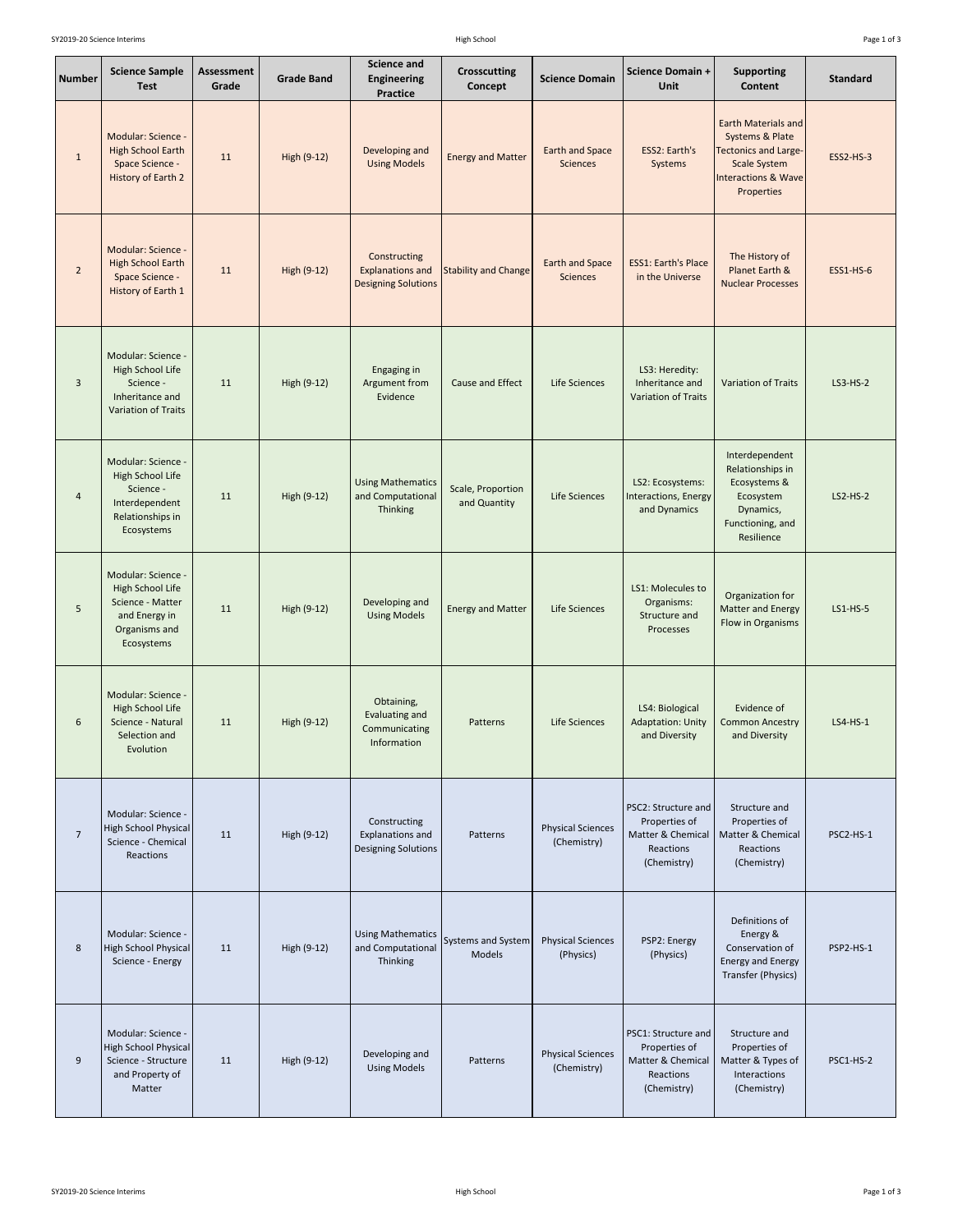| Page 2 of 3 |  |  |  |
|-------------|--|--|--|
|-------------|--|--|--|

| <b>Number</b> | <b>Science Sample</b><br><b>Test</b>                                                              | Assessment<br>Grade | <b>Grade Band</b> | <b>Science and</b><br><b>Engineering</b><br><b>Practice</b>           | <b>Crosscutting</b><br>Concept      | <b>Science Domain</b>                     | <b>Science Domain +</b><br><b>Unit</b>                                 | <b>Supporting</b><br><b>Content</b>                                                               | <b>Standard</b>  |
|---------------|---------------------------------------------------------------------------------------------------|---------------------|-------------------|-----------------------------------------------------------------------|-------------------------------------|-------------------------------------------|------------------------------------------------------------------------|---------------------------------------------------------------------------------------------------|------------------|
| 10            | Modular: Science -<br>High School Physical<br>Science - Waves and<br>Electromagnetic<br>Radiation | 11                  | High (9-12)       | <b>Using Mathematics</b><br>and Computational<br>Thinking             | Cause and Effect                    | <b>Physical Sciences</b><br>(Physics)     | PSP3: Waves<br>(Physics)                                               | <b>Wave Properties</b><br>(Physics)                                                               | PSP3-HS-1        |
| 11            | Modular: Science -<br>High School Earth<br>Space Science -<br>Human<br>Sustainability 2           | 11                  | High (9-12)       | <b>Using Mathematics</b><br>and Computational<br><b>Thinking</b>      | Stability and Change                | <b>Earth and Space</b><br><b>Sciences</b> | ESS3: Earth and<br><b>Human Activity</b>                               | Human Impacts on<br><b>Earth Systems</b>                                                          | <b>ESS3-HS-3</b> |
| 12            | Modular: Science -<br><b>High School Earth</b><br>Space Science -<br>Space Systems 1              | 11                  | High (9-12)       | Obtaining,<br><b>Evaluating and</b><br>Communicating<br>Information   | <b>Energy and Matter</b>            | <b>Earth and Space</b><br><b>Sciences</b> | <b>ESS1: Earth's Place</b><br>in the Universe                          | The Universe and Its<br><b>Stars</b>                                                              | <b>ESS1-HS-3</b> |
| 13            | Modular: Science -<br><b>High School Earth</b><br>Space Science -<br>Weather and<br>Climate 2     | 11                  | High (9-12)       | Developing and<br><b>Using Models</b>                                 | <b>Cause and Effect</b>             | <b>Earth and Space</b><br><b>Sciences</b> | ESS2: Earth's<br>Systems                                               | Earth and the Solar<br>System & Earth<br><b>Materials and</b><br>Systems & Weather<br>and Climate | <b>ESS2-HS-4</b> |
| 14            | Modular: Science -<br>High School Life<br>Science - Structure<br>and Function 1                   | 11                  | High (9-12)       | Developing and<br><b>Using Models</b>                                 | Systems and System<br><b>Models</b> | Life Sciences                             | LS1: Molecules to<br>Organisms:<br>Structure and<br>Processes          | Structure and<br>Function                                                                         | $LS1-HS-2$       |
| 15            | Modular: Science -<br>High School Physical<br>Science - Forces and<br>Interactions 1              | 11                  | High (9-12)       | <b>Using Mathematics</b><br>and Computational<br>Thinking             | <b>Systems and System</b><br>Models | <b>Physical Sciences</b><br>(Physics)     | PSP1: Motion and<br>Stability: Forces and<br>Interactions<br>(Physics) | Forces and Motion<br>(Physics)                                                                    | PSP1-HS-2        |
| 16            | Modular: Science -<br><b>High School Earth</b><br>Space Science -<br>Human<br>Sustainability 1    | 11                  | High (9-12)       | Constructing<br><b>Explanations and</b><br><b>Designing Solutions</b> | <b>Stability and Change</b>         | <b>Earth and Space</b><br><b>Sciences</b> | ESS3: Earth and<br><b>Human Activity</b>                               | Human Impacts on<br>Earth Systems &<br><b>Developing Possible</b><br><b>Solutions</b>             | <b>ESS3-HS-4</b> |
| 17            | Modular: Science -<br><b>High School Earth</b><br>Space Science -<br>Space Systems 2              | 11                  | High (9-12)       | <b>Using Mathematics</b><br>and Computational<br><b>Thinking</b>      | Scale, Proportion<br>and Quantity   | <b>Earth and Space</b><br><b>Sciences</b> | <b>ESS1: Earth's Place</b><br>in the Universe                          | Earth and the Solar<br>System                                                                     | <b>ESS1-HS-4</b> |
| 18            | Modular: Science -<br><b>High School Earth</b><br>Space Science -<br>Weather and<br>Climate 1     | 11                  | High (9-12)       | Analyzing and<br><b>Interpreting Data</b>                             | <b>Stability and Change</b>         | <b>Earth and Space</b><br>Sciences        | ESS3: Earth and<br><b>Human Activity</b>                               | Human Impacts on<br><b>Earth Systems</b>                                                          | <b>ESS3-HS-5</b> |